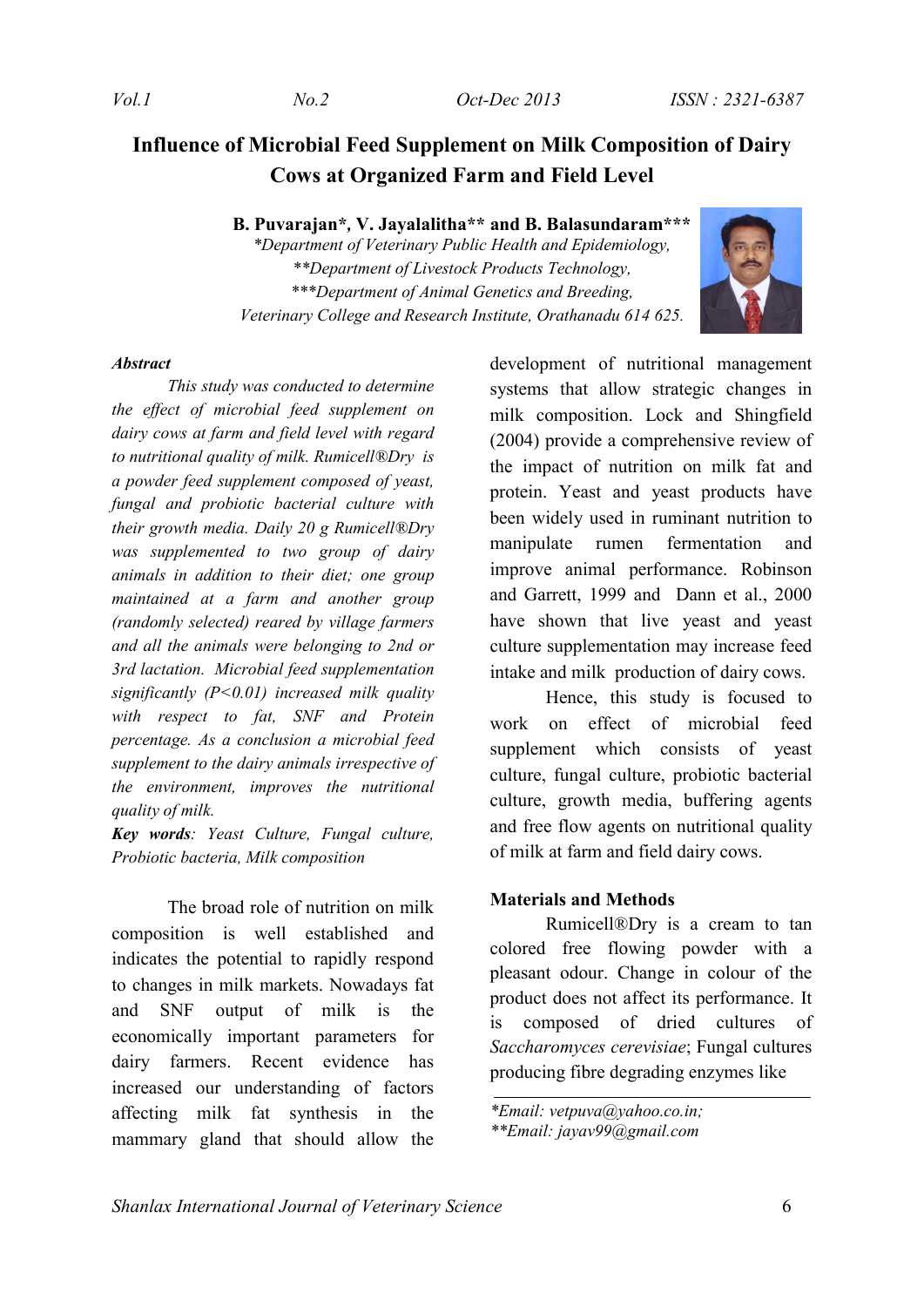cellulase, hemicellulase etc; Probiotic bacteria like *Bacillus subtilis, Bacillus coagulans,* and *Bacillus licheniformis a*nd their fermentation products; Growth media; Buffering agents; Mineral oils and Free flow agents. Mechanism of action of Rumicell®Dry for the beneficial effects upon the dairy animal includes

- **Yeast Cultures** decreasing the lactate accumulation by stimulating the lactate utilizing bacteria**;** reduce ammonia accumulation without reducing proteolytic, peptidolyticor deaminative activity of rumen microbes; divert hydrogen flow away from methane and into propionate and butyrate ; nurture the healthy, dynamic population of cellulolyticbacteria; produce certain unidentified factors capable of stimulating the growth of rumen bacterial population; enhance the palatability of feed
- **Fungal Cultures** producing fibre degrading enzymes such as cellulases and hemicellulases which help digesting fibre and liberating energy for self and the ruminant animal
- **Probiotic bacterial cultures** such as *Bacillus subtilis, Bacillus coagulans, Bacillus licheniformis* etc thrive well in the rumen environment and maintain the rumen pH at around 6.0
- **Microbial supporting nutritive growth media** help the fungal/yeast and bacterial cultures to grow and multiply rapidly and establish an optimal population that helps optimising rumen environment.
- **Rumen buffering agents** establishing the initial microbial population when

exogenous microbial cultures are introduced into the rumen

 **Free flow agents** minimize dustiness and improve flowability

# **Experimental design**

Two groups of dairy animals were used in this study. One group of animals were cared under Teaching Cattle Research Farm, Agricultural College and Research Institute, Madurai, Tamilnadu, India. Another group of animals were belonging to local dairy farmers of Usilampatti Taluk, Madurai which are randomly selected. All the selected dairy animals for this trial were in second or third lactation. For both the groups, feeding schedule was instructed to maintain according to their body weight and milk production. Milk samples were collected 2 weeks prior to the Rumicell®Dry inclusion in the diet of the dairy animals and composition of milk were recorded as control (before treatment). Rumicell®Dry was fed to all the animals  $\omega$  20 g/day/head for 45 days in addition to their normal feed. After 45th day, milk samples were collected from all the dairy animals and analysed the milk composition using Milk-O-Analyser (Laktan, Mumbai, India). The results of Milk-O-Analyser were validated through standard BIS methods for each and every composition.

Statistical analysis of the data were carried out using VETSTAT software and compared the control and Rumicell®Dry treated milk samples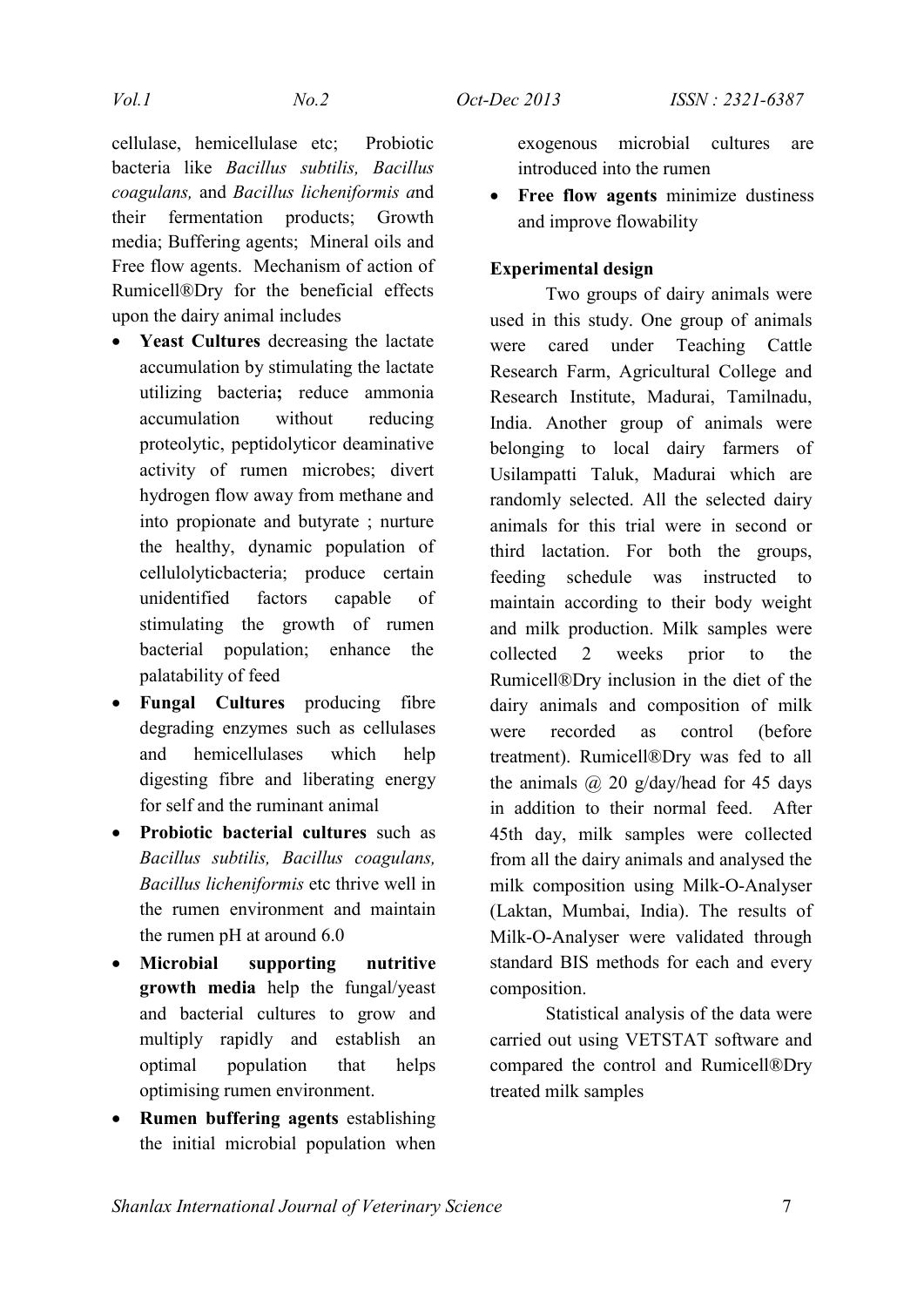# **Results and Discussions**

Milk samples from farm and field dairy animals were collected safely and immediately analysed with Milk-O-Analyser. Two weeks before the treatment with Rumicell®Dry inclusion in the diet of dairy animals, milk samples collected and recorded their composition as control values. Composition of milk for Rumicell®Dry fed samples of farm milk component were significantly higher (P<0.01) with control milk samples. Fat, SNF and protein values of control and treated samples were  $4.26 \pm 0.0288$ ,  $8.18 \pm$ 0.0207 and  $3.41 \pm 0.0288$ ;  $4.36 \pm 0.0336$ ,  $8.29 \pm 0.0193$  and  $3.51 \pm 0.0288$ respectively. (Table - 1).

Likewise field cows are also responded well in the aspect of fat, SNF and protein values of milk. Fat, SNF and Protein values of control samples are  $3.93 \pm 0.0465$ ,  $8.21 \pm 0.0205$  and  $3.56 \pm 0.1055$ respectively; and for Rumicell®Dry treated samples the values are  $4.54\pm0.0533$ , 8.50±0. 0.0227 and 4.51±0.0383. (Table -2)

Many previous studies documented that milk yield, fat corrected milk, milk fat, milk protein were raised due to inclusion of live yeast and yeast supplement to the dairy cows*. Sacchromyces cervisiae* was the major culture showed many positive results in the past research findings. Yalçın *et al*. (2011) proved that yeast culture

supplementation significantly increased milk yield, tended to increase fat yield, protein yield and lactose yield of milk. Their results showed that milk fat of control and yeast treatment group were 29.63±1.17 and 31.41±1.62 respectivcly. Likewise protein and lactose yield of control and yeast treated group were 0.86±0.07 and 0.91 $\pm$ 0.07; 1.25 $\pm$ 0.10 and 1.31 $\pm$ 0.11 respectively. Desnoyers *et al*. (2009) concluded that the addition of yeast and yeast culture improved milk yield by 1.2 g/kg of bodyweight, or 0.75 kg more milk for a 625 kg cow and improved fat and protein percentage of milk. Belewu *et al*., 2008 tested the effect of yeast culture supplementation on milk quantity and quality of West African dwarf goat and reported that yeast culture supplementation of goat diet had a favourable effect on milk quantity and quality.

In this study, Rumicell®Dry is tried as feed supplement to the dairy cows which is composed of yeast culture, fungal culture, probiotic bacterial culture, growth media and rumen buffering agents. Over and above the beneficial organisms, the beneficial effect for the host might be due to the better rumen environment. Buffering agents of Rumicell®Dry stabilises the rumen pH which is favour for the growth of the beneficial microbes.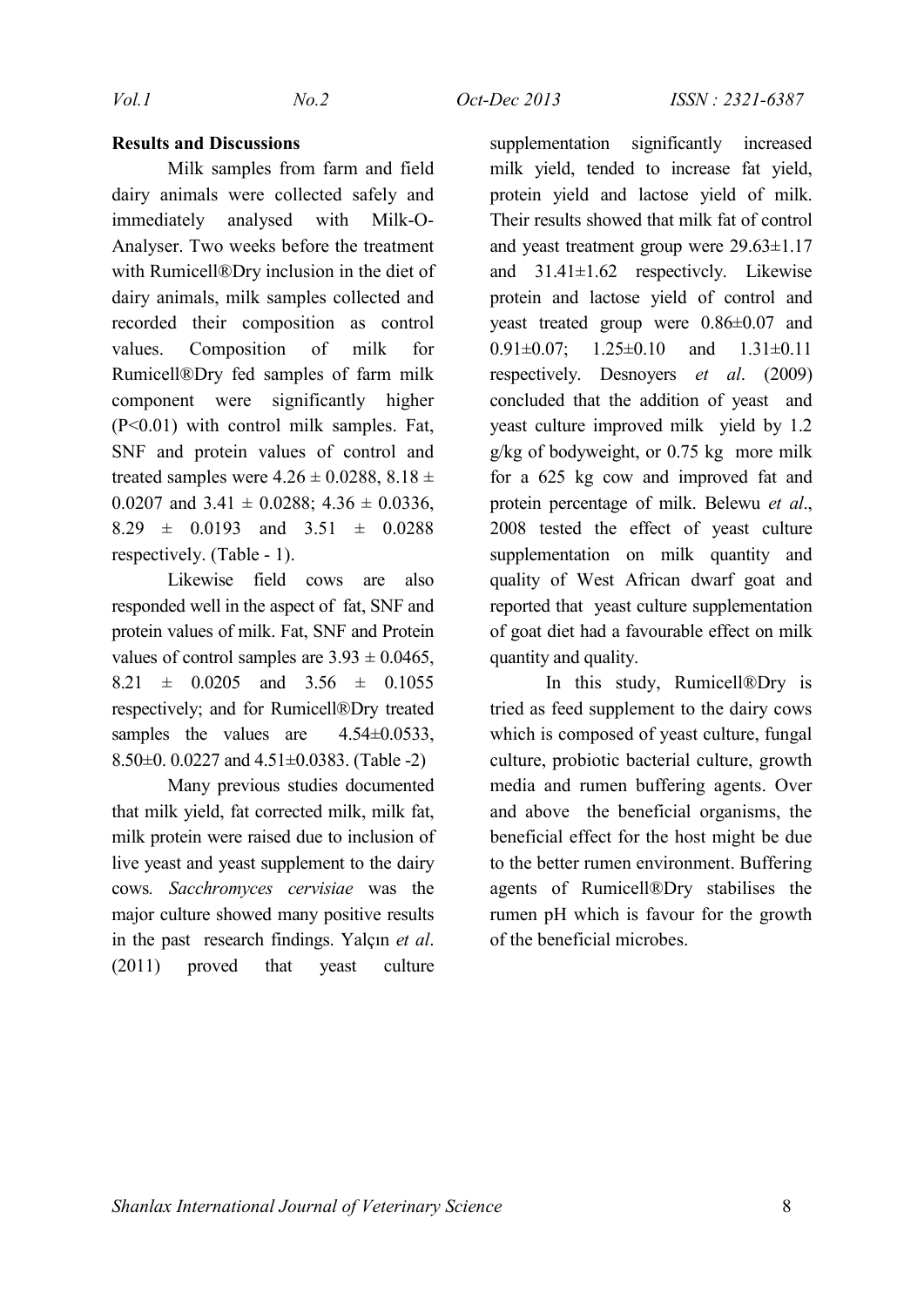| Animal No.     | Fat |     | <b>SNF</b> |     | Protein |      |  |  |
|----------------|-----|-----|------------|-----|---------|------|--|--|
| $MDU-331$      | 4.1 | 4.2 | 8.3        | 8.4 | 3.4     | 3.45 |  |  |
| <b>MDU-345</b> | 4.2 | 4.2 | 8.1        | 8.3 | 3.3     | 3.35 |  |  |
| <b>MDU-349</b> | 4.4 | 4.6 | 8.2        | 8.3 | 3.6     | 3.7  |  |  |
| <b>MDU-350</b> | 4.3 | 4.4 | 8.1        | 8.2 | 3.5     | 3.6  |  |  |
| <b>MDU-351</b> | 4.3 | 4.4 | 8.2        | 8.3 | 3.4     | 3.5  |  |  |
| <b>MDU-353</b> | 4.3 | 4.3 | 8.2        | 8.3 | 3.5     | 3.6  |  |  |
| <b>MDU-354</b> | 4.4 | 4.5 | 8.3        | 8.4 | 3.5     | 3.6  |  |  |
| <b>MDU-355</b> | 4.3 | 4.4 | 8.2        | 8.3 | 3.4     | 3.45 |  |  |
| <b>MDU-356</b> | 4.2 | 4.3 | 8.2        | 8.3 | 3.3     | 3.5  |  |  |
| <b>MDU-357</b> | 4.3 | 4.4 | 8.1        | 8.2 | 3.3     | 3.4  |  |  |
| <b>MDU-358</b> | 4.2 | 4.3 | 8.2        | 8.3 | 3.4     | 3.45 |  |  |
| <b>MDU-359</b> | 4.1 | 4.3 | 8.1        | 8.2 | 3.3     | 3.5  |  |  |

**Table-1 Milk composition of College farm dairy cows before and after giving Rumicell**®**Dry**

Statistics result – paired T test

| Variables   | Group $\mathbf{-} X$ |      |          | $Group - Y$ |             |       | $T - test$   P - value | Result |
|-------------|----------------------|------|----------|-------------|-------------|-------|------------------------|--------|
|             | N                    | Mean | $\pm$ SE | Mean(Y)     | $\pm$ SE(Y) |       |                        |        |
| $A$ (Fat)   | 12                   | 4.26 | 0.0288   | 4.36        | 0.0336      | 5.74  | 0.0001                 | $***$  |
| B(SNF)      | 12                   | 8.18 | 0.0207   | 8.29        | 0.0193      | 13.00 | 0.0000                 | $***$  |
| C (Protein) | 12                   | 3.41 | 0.0288   | 3.51        | 0.0288      | 6.63  | 0.0000                 | $***$  |

\*\* Statistically Highly Significant (P< 0.01)

|  |  | Table-2 Milk composition of field dairy cows before and after giving Rumicell®Dry |  |
|--|--|-----------------------------------------------------------------------------------|--|
|  |  |                                                                                   |  |

| Animal No.       | Fat |     |      | <b>SNF</b> | Protein |      |  |
|------------------|-----|-----|------|------------|---------|------|--|
| <b>MDU - 101</b> | 3.7 | 4.1 | 8.11 | 8.64       | 3.15    | 4.45 |  |
| $-132$<br>MDU -  | 3.9 | 4.6 | 8.23 | 8.62       | 3.05    | 4.51 |  |
| <b>USI - 144</b> | 3.8 | 4.6 | 8.24 | 8.41       | 3.62    | 4.7  |  |
| USI - 151        | 4.1 | 4.4 | 8.06 | 8.41       | 3.95    | 4.6  |  |
| <b>USI</b> - 121 | 3.9 | 4.3 | 8.11 | 8.32       | 3.45    | 4.5  |  |
| <b>USI - 123</b> | 4.1 | 4.4 | 8.23 | 8.53       | 4.55    | 4.6  |  |
| USI - 125        | 4.2 | 4.6 | 8.32 | 8.54       | 3.33    | 4.6  |  |
| USI - 133        | 4.0 | 4.9 | 8.22 | 8.55       | 4.12    | 4.45 |  |
| <b>USI - 154</b> | 4.3 | 4.8 | 8.22 | 8.44       | 3.32    | 4.5  |  |
| $USI - 163$      | 3.8 | 4.4 | 8.13 | 8.55       | 3.35    | 4.4  |  |
| USI - 166        | 3.7 | 4.5 | 8.24 | 8.45       | 3.45    | 4.85 |  |
| USI - 167        | 3.8 | 4.6 | 8.15 | 8.45       | 3.33    | 4.5  |  |
| <b>USI</b> - 168 | 3.9 | 4.8 | 8.25 | 8.56       | 3.22    | 4.4  |  |
| USI - 156        | 3.8 | 4.5 | 8.22 | 8.45       | 3.85    | 4.25 |  |
| <b>USI - 159</b> | 4.0 | 4.6 | 8.35 | 8.56       | 3.73    | 4.33 |  |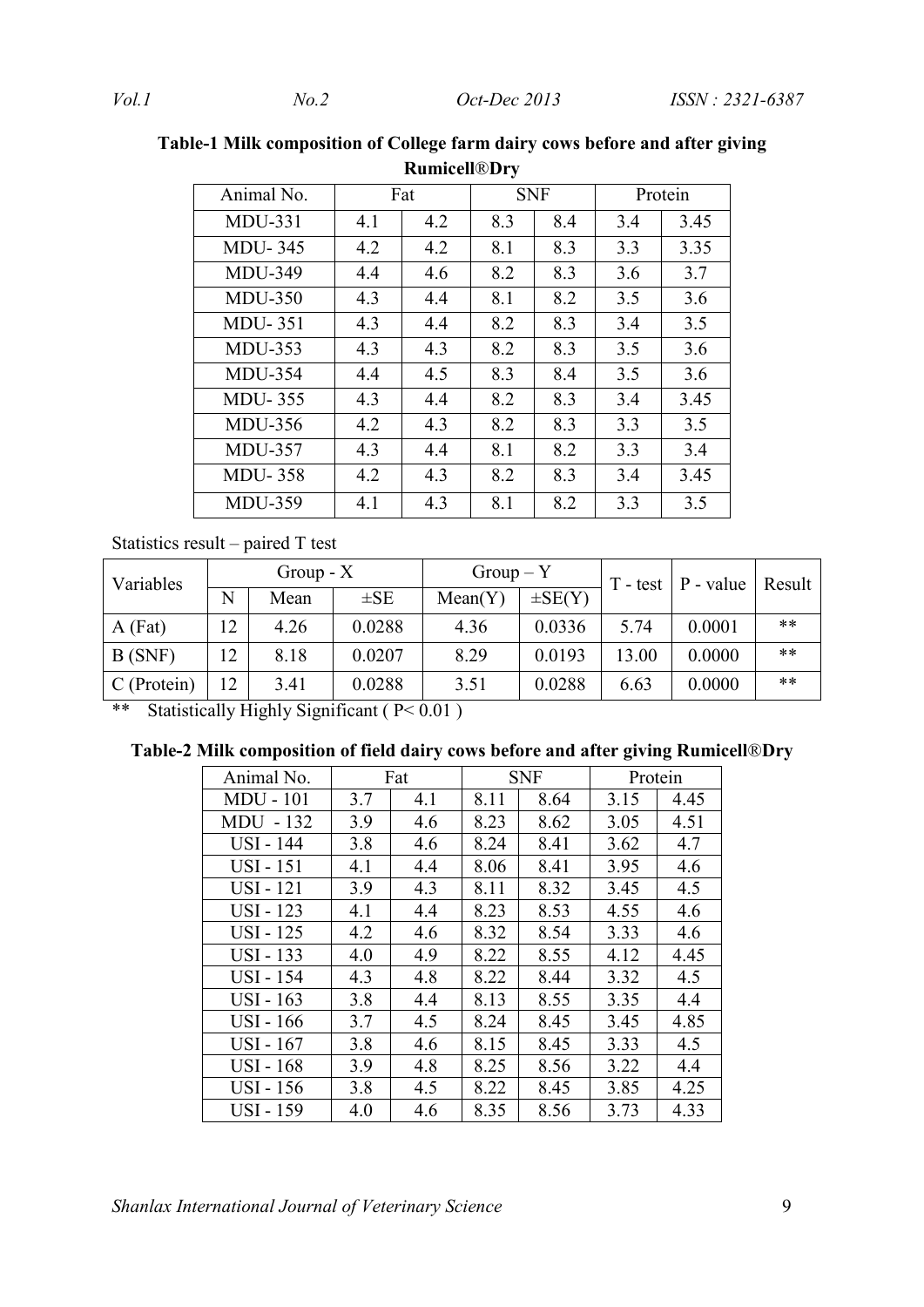| Variables   | Group $\mathbf - X$ |      | Group - Y |         | $T - test$  | Р.    | Result |       |
|-------------|---------------------|------|-----------|---------|-------------|-------|--------|-------|
|             | N                   | Mean | $\pm$ SE  | Mean(Y) | $\pm SE(Y)$ |       | value  |       |
| $A$ (Fat)   | 15                  | 3.93 | 0.0465    | 4.54    | 0.0533      | 11.08 | 0.0000 | $***$ |
| B(SNF)      | 15                  | 8.21 | 0.0205    | 8.50    | 0.0227      | 11.48 | 0.0000 | $***$ |
| C (Protein) | 15                  | 3.56 | 0.1055    | 4.51    | 0.0383      | 8.51  | 0.0000 | $**$  |
| $+ +$       |                     |      |           |         |             |       |        |       |

Statistics analysis- Paired T test

Statistically Highly Significant ( $P<0.01$ )

### **Summary**

Results from the present research show that a feed supplement which consists of yeast culture, fungal culture, probiotic bacterial culture, growth media, rumen buffering agents and free flow agents to the dairy cows improved the nutritional quality of milk such as fat, SNF and protein values. Rumicell®Dry is composed of beneficial microbes and their growth media. As the buffering agents of Rumicell®Dry maintains the rumen pH, rumen microbial environment will be balanced and digestion of carbohydrate, fibre etc will be improved. It leads naturally to the production of improved quality of milk. Daily 20 g Rumicell®Dry increased the milk fat percentage, SNF and protein percentage significantly. Since the milk quality improvement is observed in field condition also, we can say that it improves the quality of milk at the village level.

### **Acknowledgement**

Authors acknowledge their sincere thanks to the Teaching Cattle Research Farm, Agricultural College and Research Institute, Madurai, Tamilnadu, India and cooperated farmers for providing their full support to this trial. And also they express their gratitude to Bentoli AgriNutrition, Incorporation.15908 East Highway 290,

Elgin, Texas 78621, USA for providing their financial support as well as the microbial feed supplement to conduct the trial.

#### **References**

Belewu, M.A., Belewu, K.Y. and Olapade, A.A. (2008). Influence of yeast culture supplementation on milk quantity 281 and quality of West African Dwarf Goat. *The Journal of the School of Agriculture* **85(4):** 281-285.

Dann, H.M., Drackley, J.K., McCoy, G.C., Hutjens, M.F. and Garret, J.E. (2000). Effects of yeast culture (*Saccharomyces cerevisiae*) on prepartum intake and postpartum intake and milk production of Jersey cows. *J. Dairy Sci.* **83**:123-127.

Desnoyers, M., Giger-Reverdin, S., Bertin, G., Duvaux-Ponter, C. and Sauvant, D. (2009). Meta-analysis of the influence of *Saccharomyces cerevisiae* supplementation on ruminal parameters and milk production of ruminants. *J. Dairy Sci.* **92**:1620-1632.

Lock, A.L. and Shingfield, K.J. (2004). Optimizing milk composition. Pages 107- 88 in UK Dairying: Using science to meet consumer's needs. E. Kebreab, J. Mills, D. Beever eds. *Nottingham University Press, Nottingham, UK.*